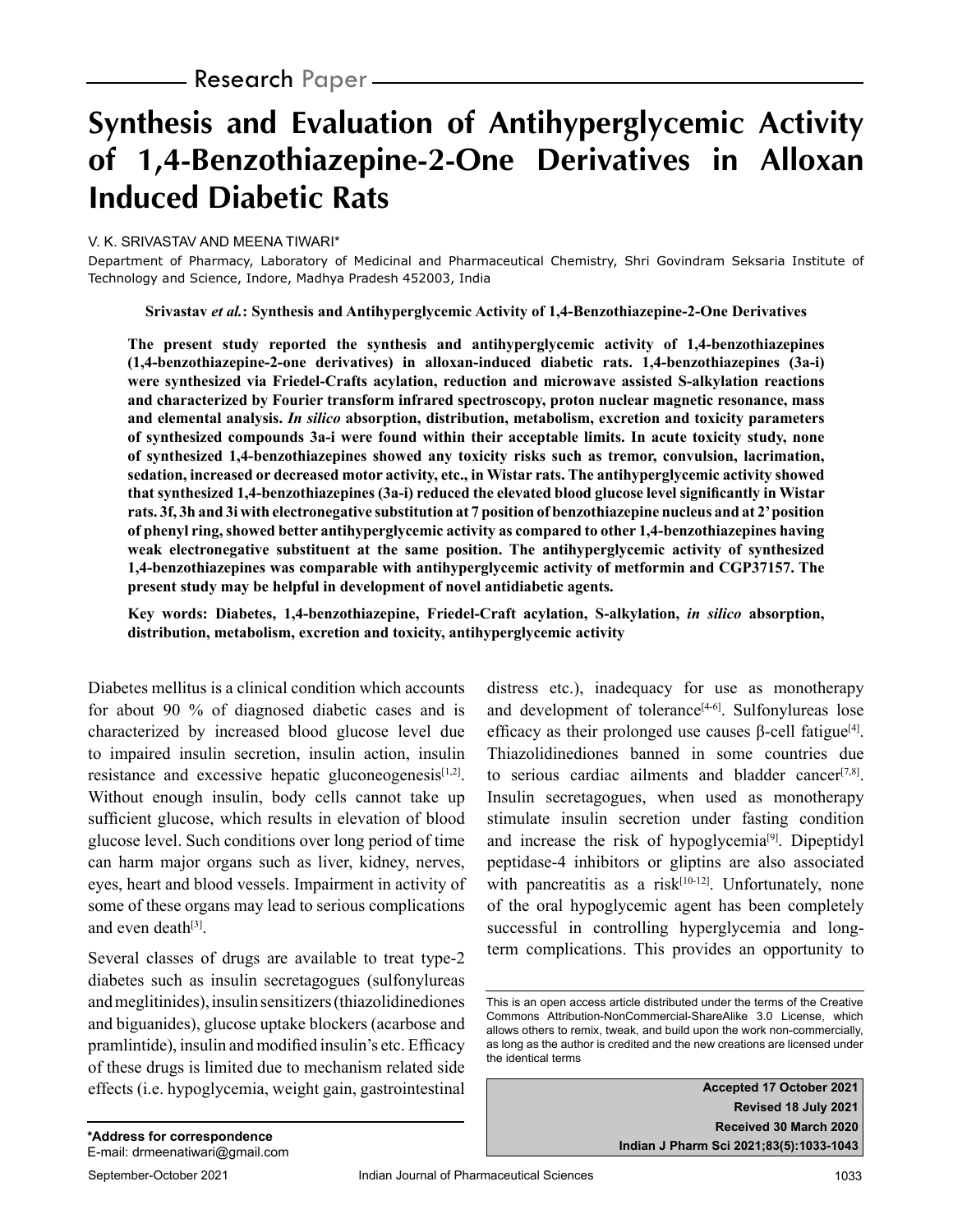medicinal chemists to explore other class of chemical compounds as novel antihyperglycemic agents which can treat type 2 diabetes effectively and safely.

Compounds from 1,4-benzothiazepine-2-one and 1, 5-benzothiazepine-2-one chemical classes have been reported to inhibit mitochondrial sodium calcium exchange (mNCE) activity<sup>[13]</sup> (fig. 1). The mNCE inhibitors augment mitochondrial oxidative metabolism and stimulate glucose, stimulated insulin secretion in a glucose-dependent manner in rat islets and in a rat Insulinoma Cell Line-1 (INS-1) cell culture model<sup>[13-18]</sup>, thus, can be explored as antihyperglycemic agent.

Previously, a Comparative Molecular Field Analysis (CoMFA) of Benzothiazepines (BTZs) as antidiabetic agents has been reported by our group $[19]$ . As an ongoing effort, the present study reported the synthesis of some 1,4-BTZs and their antihyperglycemic activity was evaluated in Wistar rats. CGP37157, a potent mNCE inhibitor of 1,4-BTZ class was also synthesized and evaluated for its antihyperglycemic activity. Metformin was taken and reference antidiabetic drug and the antihyperglycemic activity of synthesized 1,4-BTZs was compared against it.

In the drug development process, most of the developed drug molecules failed in the clinical phases due to their poor pharmacokinetics and toxicity<sup>[20]</sup>. Thus, it is always beneficial to point out such failures at early stage of drug development. In this study, a preliminary drug-likeness, *in silico* Absorption, Distribution, Metabolism, Excretion and Toxicity (ADME/T) profiling and toxicity risk assessments (i.e. Mutagenicity (MUT), Tumorigenicity (TUM), Irritant (IRR) and Reproductive Effects (RPRD)) studies were performed to determine the pharmacokinetic and toxicity profile of synthesized 1,4-BTZs.



**Fig. 1: Structure of CGP37157**

# **MATERIALS AND METHODS**

All reactions were carried out under anhydrous condition and in solvents dried over molecular sieves type 4 Å. The melting point (mp) of all synthesized 1, 4-BTZs was determined by open capillary method and is uncorrected. Reactions were monitored by Thin Layer Chromatography (TLC) using hexane:acetone (8:2) as mobile phase. Spots on TLC plate were detected in Ultraviolet (UV) cabinet. Compounds were purified by column chromatography. The wavelength of maximum absorption  $(\lambda_{max})$  of synthesized 1,4-BTZs was determined on Shimadzu 160A UV/Visible double beam spectrophotometer. Infrared (IR) spectra were recorded on Shimadzu Fourier Transform Infrared (FTIR)-8400S spectrophotometer. Proton Nuclear Magnetic Resonance (1 H-NMR) spectra were recorded on Bruker II Avance NMR spectrometer in deuterated Chloroform (CDCl<sub>3</sub>). Chemical shift values ( $\delta$ ) were reported in Parts Per Million (ppm), where s, d, dd and m designate singlet, doublet, doublet of doublet and multiplet, respectively. Mass spectra were recorded on Bruker APEX III mass spectrometer and elemental analysis was done using Vario EL III CHNS elemental analyzer.

### **Synthesis of substituted benzophenones (1a-i):**

Para substituted aniline (0.05 mol) was added with stirring to previously heated substituted-benzoyl chloride  $(0.11 \text{ mol})^{[21]}$ . After 5 min, zinc chloride (0.064 mol) was added with continuous heating at 200°, until evolution of Hydrochloric Acid (HCl) gas ceased. After cooling the mixture, 50 ml of 3 N HCl was added cautiously with stirring and heated to reflux for 1 h. The hot acid layer was decanted to remove benzoic acid. The crude condensation product was dissolved in 30 ml of 75 % (v/v) sulfuric acid and refluxed again to complete the hydrolysis. The product formed was extracted with Methylene Chloride  $(CH_2Cl_2)$  and washed with HCl and sodium hydroxide solution to remove parasubstituted anilines and benzoic acid, respectively. The  $CH_2Cl_2$  extract was filtered and dried to give substituted aminobenzophenones (1a-i), which was recrystallized with methanol.

## **Synthesis of substituted benzhydrols (2a-i):**

Substituted aminobenzophenones (2.75 mmol) were dissolved in 10 ml of methanol. The solution was kept on an ice bath and Sodium Borohydride (NaBH<sub>4</sub>) 0.125 g was added with stirring. After 10-15 min, 15 ml of cold HCl (10 % v/v) was slowly added and stirred for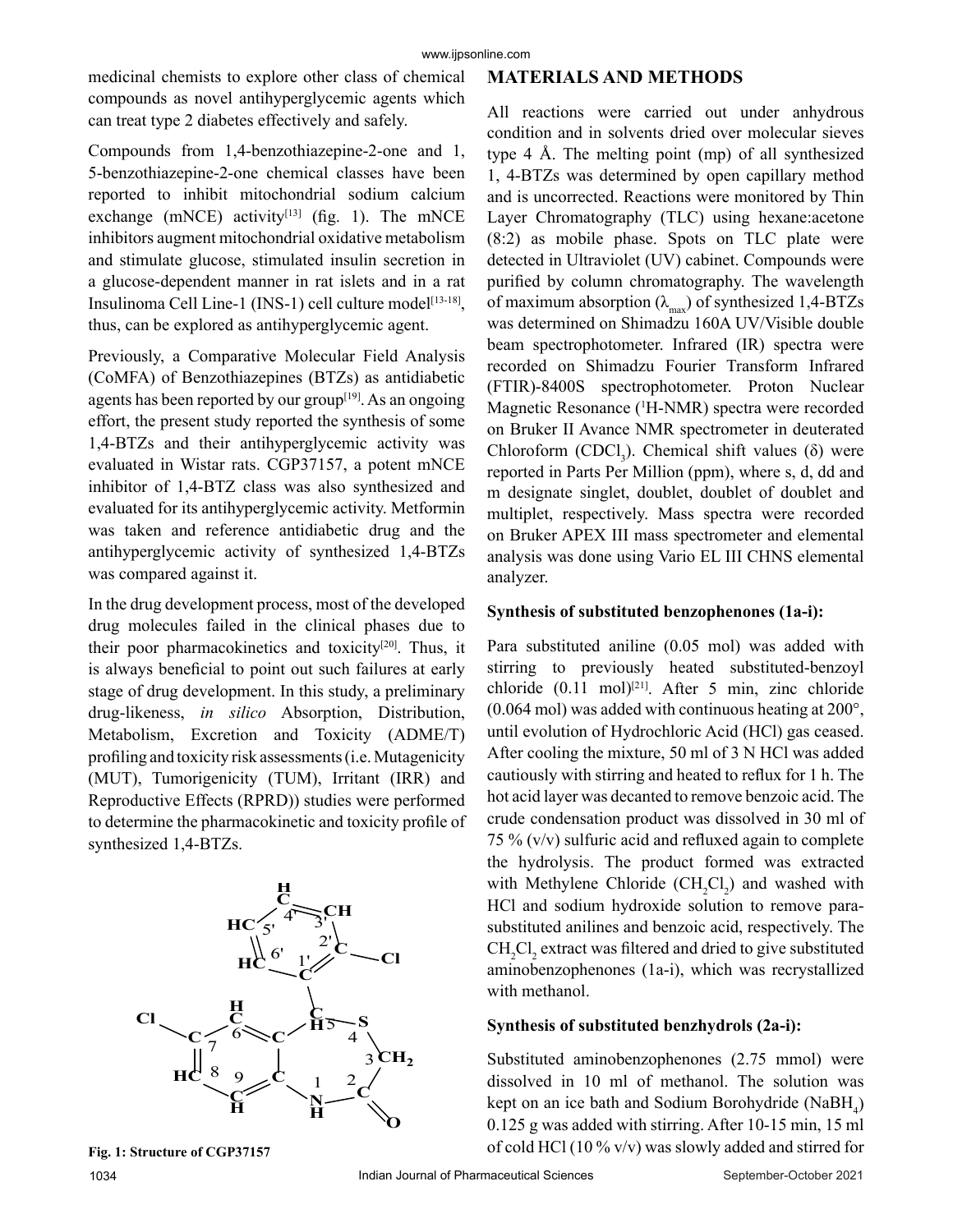30 min. Crystals of substituted benzhydrols (2a-i) were collected by filtration and rinsed with small amount of cold water.

# **Synthesis of 1,4-BTZs (3a-i):**

Basic alumina (7.0 g) was added to a mixture of substituted benzhydrols (3.75 mmol), methylthioglycolate (15.0 mmol) and trifluoroacetic acid (52.0 mmol) in a 50 ml flat bottom flask and subjected to microwave irradiation for 7 min at full power (800 W). The mixture was extracted with chloroform. The extract was concentrated under vacuum, redissolved in  $CH_2Cl_2$ , washed with saturated aqueous sodium carbonate and brine and passed through anhydrous sodium sulphate. Finally, the extract was concentrated under vacuum to obtain the final product, which was further purified by column chromatography. The physicochemical properties and spectral data of synthesized 1,4-BTZs are as follows:

**7-methoxy-5-phenylbenzo [1, 4] thiazepin-2 (1H, 3H, 5H)-one (3a):** A light brown solid product was formed by microwave assisted S-alkylation of 2-amino-5 methoxy benzhydrol; yield (%)=65.40; mp: 164-169°; Retention Factor ( $R_f$ ) [hexane/acetone (8:2)]=0.67;  $\lambda_{\text{max}}$ (nm): 336.6, 273.4; logP: 3.05; IR (Potassium Bromide  $(KBr)$ , cm<sup>-1</sup>): 3286 (N-H), 3040 (C-H, argon (Ar)), 1681 (C=O), 1533 (C=C, Ar), 1183 (C-O-C); 1 H-NMR (400 MHz, CDCl<sub>3</sub>, ppm): δ 7.33-7.09 (m, 6H, CH), 6.83  $(d, J=1.3 \text{ Hz}, 1H, CH)$ , 6.78  $(dd, J=7.4, 1.4 \text{ Hz}, 1H, CH)$ , 5.32 (s, 1H, NH), 5.08 (s, 1H, CH), 3.73 (s, 3H, Methyl Group (CH<sub>3</sub>)), 3.42 (d, J=12.4 Hz, 1H, CH), 3.23 (d, J=12.5 Hz, 1H, CH); calculated molecular weight: 285.36; found (Electron Ionization Mass Spectrum (EIMS)) mass to charge ratio  $(m/z)$ : 285.08 (M+ peak), 286.09 (M+1 peak); molecular formula:  $C_{16}H_{15}NO_2S$ , elemental analysis (%), calculated: C, 67.34; H, 5.30; N, 4.91; S, 11.24; found: C, 67.18; H, 5.23; N, 4.98; S, 11.02.

**5-(2-chlorophenyl)-7-methoxybenzo[1,4]thiazepin-2(1H, 3H, 5H)-one (3b):** A white solid product was formed by microwave assisted S-alkylation of 2-amino-5-methoxy-2'-chlorobenzhydrol; yield (%)=75.92, mp: 179-185°,  $R_f$  [hexane/acetone (8:2)]=0.73;  $\lambda_{max}$  (nm): 339.2, 285.2; logP: 3.61; IR (KBr, cm-1): 3288 (N-H), 3025 (C-H, Ar), 1657 (C=O), 1498 (C=C, Ar), 1164 (C-O-C), 1085 (C-Cl); <sup>1</sup>H-NMR (400 MHz, CDCl<sub>3</sub>, ppm): δ 7.78–7.02 (m, 7H, CH and NH), 6.19 (dd, J=7.5, 1.4 Hz, 1H, CH), 5.11 (s, 1H, CH), 3.78 (s, 3H, CH<sub>3</sub>), 3.31 (d, J=12.5 Hz, 1H, CH), 3.25 (d, J=12.5 Hz, 1H, CH); calculated molecular weight: 319.81; found

(EIMS) m/z: 319.04 (M+ peak), 321.04 (M+2 peak); molecular formula:  $C_{16}H_{14}CINO_2S$ , elemental analysis (%), calculated: C, 60.09; H, 4.41; N, 4.38; S, 10.03; found: C, 59.98; H, 4.30; N, 4.32; S, 9.95.

**7-methyl-5-phenylbenzo [1,4] thiazepin-2 (1H, 3H, 5H)-one (3c):** A brown solid product was formed by microwave assisted S-alkylation of 2-amino-5 methyl-benzhydrol; yield  $(\%)=68.91$ ; mp: 170-175°;  $R_f$  [hexane/acetone (8:2)]=0.76;  $\lambda_{max}$  (nm): 235.4, 312.4; logP: 3.67; IR (KBr, cm-1): 3292 (N-H), 3032 (C-H, Ar), 1676 (C=O), 1493 (C=C, Ar); 1H-NMR (400 MHz, CDCl<sub>3</sub>, ppm): δ 7.32–7.23 (m, 1H, CH), 7.21– 7.11 (m, 7H, CH), 6.94 (s, 1H, NH), 5.12 (s, 1H, CH), 3.31 (d, J=12.3 Hz, 1H, CH), 3.29 (d, J=12.5 Hz, 1H,  $CH$ ), 2.43 (s, 3H,  $CH<sub>3</sub>$ ); calculated molecular weight: 269.36; found (EIMS) m/z: 269.09 (M+ peak), 270.09 (M+1 peak); molecular formula:  $C_{16}H_{15}NOS$ , elemental analysis (%), calculated: C, 71.34; H, 5.61; N, 5.20; S, 11.90; found: C, 71.08; H, 5.69; N, 4.98; S, 11.69.

**5-(2-chlorophenyl)-7-methylbenzo [1,4] thiazepin-2(1H, 3H, 5H)-one (3d):** A yellowish white solid product was formed by microwave assisted S-alkylation of 2-amino-5-methyl-2'-chlorobenzhydrol; yield (%)=78.39; mp: 184-192°;  $R_f$  [hexane/acetone  $(8:2)$ ]=0.69,  $\lambda_{\text{max}}$  (nm): 234.3, 301.2; logP: 4.22; IR  $(KBr, cm^{-1})$ : 3288 (N-H), 3038 (C-H, Ar), 1651 (C=O), 1503 (C=C, Ar), 1078 (C-Cl); 1H-NMR (400 MHz, CDCl<sub>3</sub>, ppm): δ 7.89–7.13 (m, 7H, CH), 5.43 (s, 1H, NH), 5.13 (s, 1H, CH), 3.42 (d, J=12.5 Hz, 1H, CH), 3.29  $(d, J=12.3 \text{ Hz}, 1H, CH), 2.23 \text{ (s, 3H, CH<sub>3</sub>); calculated)}$ molecular weight: 303.81; found (EIMS) m/z: 303.05 (M+ peak), 305.05 (M+2 peak); molecular formula:  $C_{16}H_{14}CINOS$ , elemental analysis (%), calculated: C, 63.25; H, 4.64; N, 4.61; S, 10.55; found: C, 63.12; H, 4.52; N, 4.39; S, 10.59.

**7-bromo-5-phenylbenzo [1,4] thiazepin-2 (1H, 3H, 5H)-one (3e):** A white solid product was formed by microwave assisted S-alkylation of 2-amino-5 bromo-benzhydrol; yield (%)=69.09; mp: 176-183°;  $R_f$  [hexane/acetone (8:2)]=0.81;  $\lambda_{max}$  (nm): 265.2, 295.3; logP: 3.57; IR (KBr, cm-1): 3289 (N-H), 3042 (C-H, Ar), 1673 (C=O), 1499 (C=C, Ar), 1045 (C-Br); <sup>1</sup>H-NMR (400 MHz, CDCl<sub>3</sub>, ppm): δ 7.62–7.52 (m, 2H, CH and NH), 7.43 (dd, J=7.5, 1.4 Hz, 1H, CH), 7.29- 7.13 (m, 6H, CH), 5.12 (s, 1H, CH), 3.42 (d, J=12.5 Hz, 1H, CH), 3.33 (d, J=12.5 Hz, 1H, CH); calculated molecular weight: 334.23; found (EIMS) m/z: 334.98 (M+ peak), 332.98 (M-2 peak); molecular formula:  $C_{15}H_{12}BrNOS$ ; elemental analysis (%), calculated: C,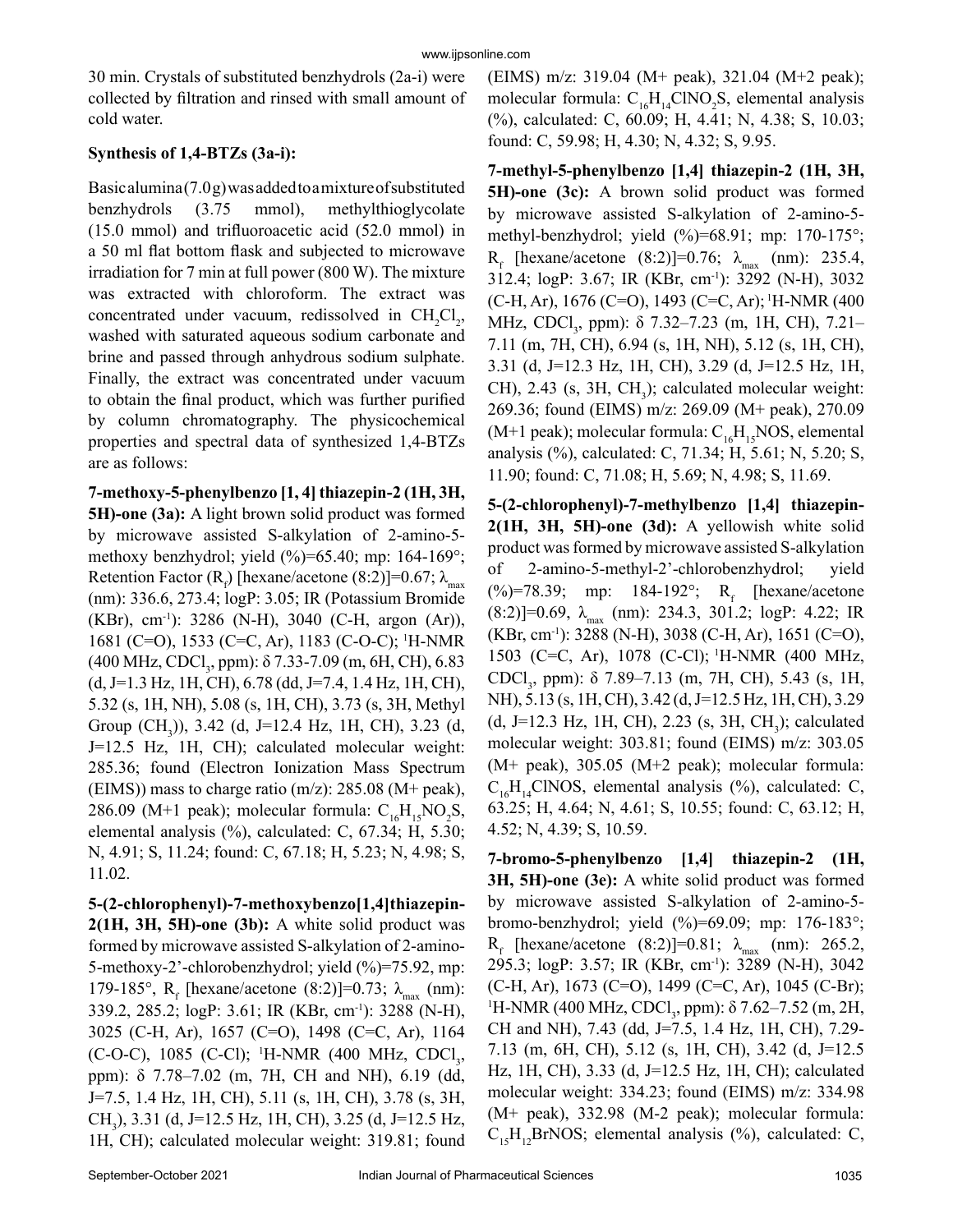53.90; H, 3.62; N, 4.19; S, 9.59; found: C, 53.56; H, 3.79; N, 4.01; S, 9.42.

**7-bromo-5-(2-chlorophenyl) benzo [1,4] thiazepin-2-(1H, 3H, 5H)-one (3f):** A brownish white solid product was formed by microwave assisted S-alkylation of 2-amino-5-bromo-2'-chlorobenzhydrol; yield  $(\%)=72.79$ ; mp: 188-195°; R<sub>f</sub> [hexane/acetone]  $(8:2)$ ]=0.71;  $\lambda_{\text{max}}$  (nm): 312.3, 287.1; logP: 4.01; IR  $(KBr, cm^{-1})$ : 3291 (N-H), 3048 (C-H, Ar), 1681 (C=O), 1512 (C=C, Ar), 1095 (C-Cl), 1060 (C-Br); 1 H-NMR  $(400 \text{ MHz}, \text{CDCl}_3, \text{ ppm})$ : δ 8.22 (s, 1H, NH), 7.46 (d, J=1.6 Hz, 1H, CH), 7.33 (dd, J=7.5, 1.5 Hz, 1H, CH), 7.32–6.22 (m, 5H, CH), 5.13 (s, 1H, CH), 3.43 (d, J=12.3 Hz, 1H, CH), 3.33 (d, J=12.3 Hz, 1H, CH); calculated molecular weight: 368.68; found (EIMS) m/z: 368.94 (M+ peak), 366.94 (M-2 peak); molecular formula:  $C_{15}H_{11}BrClNOS$ ; elemental analysis (%), calculated: C, 48.87; H, 3.01; N, 3.80; S, 8.70, found: C, 48.45; H, 2.93; N, 3.59; S, 8.55.

**7-fluoro-5-phenylbenzo [1,4] thiazepin-2(1H, 3H, 5H)-one (3g):** A white solid product was formed by microwave assisted S-alkylation of 2-amino-5 fluoro-benzhydrol; yield  $(\%)=72.79$ ; mp: 169-176°; R<sub>f</sub> [hexane/acetone (8:2)]=0.59;  $\lambda_{\text{max}}$  (nm): 323.0, 239.4; logP: 2.89; IR (KBr, cm<sup>-1</sup>): 3261 (N-H), 3043 (C-H, Ar), 1656 (C=O), 1534 (C=C, Ar), 1195 (C-F); 1 H-NMR (400 MHz, CDCl<sub>3</sub>, ppm): δ 7.78 (s, 1H, NH), 7.23-7.13 (m, 7H, CH), 7.02 (d, J=7.8, 1.3 Hz, 1H, CH), 5.13 (s, 1H, CH), 3.44 (d, J=12.4 Hz, 1H, CH), 3.33 (dt, J=12.4 Hz, 1H); calculated molecular weight: 273.33; found (EIMS) m/z: 273.06 (M+ peak), 274.03 (M+1 peak); molecular formula:  $C_{15}H_{12}FNOS$ ; elemental analysis (%), calculated: C, 65.91; H, 4.43; N, 5.12; S, 11.73; found: C, 65.82; H, 4.21; N, 4.99; S, 11.34.

**5-(2-chlorophenyl)-7-fluorobenzo [1,4] thiazepin-2(1H, 3H, 5H)-one (3h):** A yellow solid product was formed by microwave assisted S-alkylation of 2-amino-5-fluoro-2'-chlorobenzhydrol; yield (%)=83.34; mp: 182-190°; R<sub>f</sub> [hexane/acetone (8:2)]=0.68; λ<sub>max</sub> (nm): 287.3, 253.4; logP: 3.45; IR (KBr, cm-1): 3235 (N-H), 3053 (C-H, Ar), 1645 (C=O), 1543 (C=C, Ar), 1089 (C-Cl), 1184 (C-F); <sup>1</sup>H-NMR (400 MHz, CDCl<sub>3</sub>, ppm): δ 7.92 (s, 1H, NH), 7.21 (dtdd, J=16.4, 14.5, 7.4, 1.6 Hz, 5H, CH), 7.09–6.92 (m, 2H, CH), 5.11 (s, 1H, CH), 3.34 (d, J=12.4 Hz, 1H, SH); calculated molecular weight: 307.77; found (EIMS) m/z: 307.2 (M+ peak), 309.02  $(M+2$  peak); molecular formula:  $C_{15}H_{11}CIFNOS;$ elemental analysis (%): C, 58.54; H, 3.60; N, 4.55; S, 10.42; found: C, 58.44; H, 3.34; N, 4.34; S, 10.32.

**7-fluoro-5-(2-fluorophenyl)benzo [1,4] thiazepin-2(1H, 3H, 5H)-one (3i):** A white solid product was formed by microwave assisted S-alkylation of 2-amino-5-fluoro-2'-fluorobenzhydrol; yield (%)=82.43; mp: 193-200°;  $R_f$  [hexane/acetone (8:2)]=0.65;  $\lambda_{max}$  (nm): 245.3, 310.4; logP: 3.05; IR (KBr, cm-1): 3298 (N-H), 3037 (C-H, Ar), 1679 (C=O), 1530 (C=C, Ar), 1089 (C-Cl), 1232(C-F); <sup>1</sup>H-NMR (400 MHz, CDCl<sub>3</sub>, ppm): δ 7.58 (s, 1H, NH), 7.19 (dd, J=9.9, 7.5, 6.2, 3.1 Hz, 4H, C-H, Ar), 7.11–6.97 (m, 3H, C-H, Ar), 5.11 (s, 1H, CH), 3.43 (d, J=12.4 Hz, 1H, CH), 3.32 (d, J=12.4 Hz, 1H, CH); calculated molecular weight: 291.32; found (EIMS) m/z: 291.05 (M+ peak), 292.06 (M+1 peak); molecular formula:  $C_{15}H_{11}F_2NOS$ ; elemental analysis (%), calculated: C, 61.84; H, 3.81; N, 4.81; S, 11.01; found: C, 61.34; H, 3.43; N, 4.45; S, 10.94.

**7-chloro-5-(2-chlorophenyl)-1,5-dihydro-4,1 benzothiazepin-2(3H)-one (CGP37157):** A yellowish white solid product was formed by microwave assisted S-alkylation of 2-amino-5, 2'dichloro benzhydrol; yield  $(\frac{9}{6})=88.34$ ; mp: 125-130°; R<sub>f</sub> [hexane/acetone  $(8:2)$ ]=0.80,  $\lambda_{\text{max}}$  (nm): 235.5, 287.3; logP: 3.85; IR (KBr, cm-1): 3298 (N-H), 3037 (C-H, Ar), 1679 (C=O), 1530 (C=C, Ar), 1089 (C-Cl); 1 H-NMR (400 MHz, CDCl<sub>3</sub>, ppm):  $\delta$  7.90 (s, 1H, NH), 7.43 (d, J=1.4 Hz, 1H, CH), 7.33–6.89 (m, 6H, CH), 5.12 (s, 1H, CH), 3.42 (d, J=12.3 Hz, 1H, CH), 3.32 (d, J=12.5 Hz, 1H, CH); calculated molecular weight: 324.22; found (EIMS) m/z: 324.22(M+ peak), 322.99 (M-2 peak); molecular formula:  $C_{15}H_{11}Cl_2NOS$ ; elemental analysis (%), calculated: C, 55.57; H, 3.42; N, 4.32; S, 9.89, found: C, 55.65; H, 3.58; N, 4.61; S, 9.64.

# **Drug-likeness and** *in silico* **ADME/T study:**

Drug-likeness of synthesized 1-4 BTZs was measured as per Lipinski's Rule of Five (ROF) and Jorgensen's Rule of Three (ROT), respectively<sup>[22,23]</sup>. As per Lipinski's ROF the molecule should have molecular weight <500, octanol/water partition coefficient (logP)<5, number of Hydrogen Bond Donor (HBD)≤5, number of Hydrogen Bond Acceptor (HBA)≤10, while as per Jorgensen's ROT the molecule should have aqueous solubility (Log S)>-5.7, predicted apparent Caco-2 cell permeability (Caco-2)>22 nm/s, number of primary metabolites (#metformin)<7. Molecules with a Polar Surface Area  $(PSA)$  less than 140  $A<sup>2</sup>$  (angstroms squared) have good cell membranes permeating property and also possesses better drug-likeness[24]. *In silico* prediction of ADME properties and toxicity risks i.e. MUT and TUM, IRR and RPRD of compounds was done by Qikprop module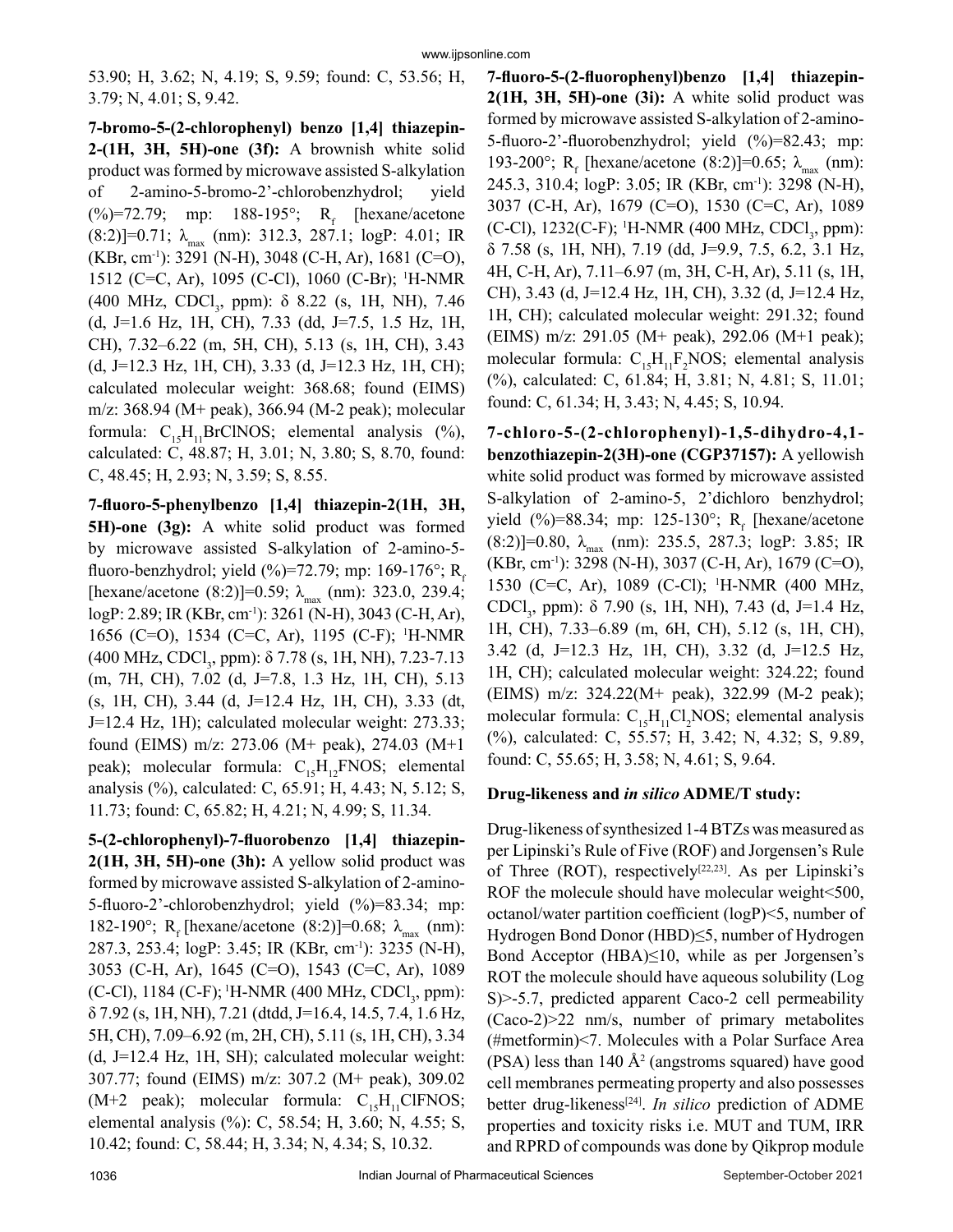of Schrodinger suite 2010<sup>[25-28]</sup> and DataWarrior<sup>[29-31]</sup>, respectively.

# **Biological evaluation:**

Male Wistar rats weighing between 150-200 g were used for screening of antihyperglycemic activity of synthesized  $1,4-BTZs^{[32,33]}$ . All animals (Wistar rats) were maintained under 12 h light and 12 h dark cycle at 25° and given standard pellet diet (supplied by Godrej Agrowet Ltd., Sanwer road, Indore) and water *ad libitum*. The acclimatized animals were kept fasting for 24 h before experiment. All animal experiments were done using the protocols as per Institutional Animal Ethics Committee.

# **Acute toxicity study:**

To determine the acute toxicity of synthesized 1,4-BTZs, different doses of 3a-i ranges from 100-500 mg/kg of body weight were administered to ten groups (contain three rats each) of Wistar rats[34]. Control group (also contains three rats) received 0.25 % carboxymethyl cellulose suspension only. All animal groups were observed for 24 h to detect any signs of acute toxicity such as tremor, convulsion, lacrimation, sedation, increased or decreased motor activity etc. No such signs were observed even after 24 h. Hence, the final dose of test compounds was fixed as 500 mg/kg.  $1/10^{th}$  of the final dose i.e. 50 mg/kg of body weight was taken as screening dose for evaluation of antihyperglycemic activity[32,35,36].

# **Antihyperglycemic activity:**

The experimental animals were divided into four groups. Group I (control), II (diabetic control) and III contained six rats each. Group IV was subdivided in 10 subgroups (S1-S10), which also consisted of six rats each. Alloxan monohydrate (dissolved in sterile normal saline) was injected Intraperitoneally (i.p.) to all animal groups (except group I) at a dose of 120 mg/kg body weight. All animal groups kept for next 24 h on 10 % glucose solution to overcome early hypoglycemic phase. Serum glucose level was checked after 72 h. Animals with serum glucose levels >250 mg/dl were considered diabetic and were used for further study<sup>[36,37]</sup>. Group I and II animals were given vehicle only. Animals of group III were orally fed 0.25 % carboxymethyl cellulose suspension of metformin  $(50 \text{ mg/kg}$  bodyweight)<sup>[38]</sup>. Subgroups  $(S1-S10)$  of group IV received 3a-i and CGP37157 (50 mg/kg bodyweight), respectively, as 0.25 % carboxymethyl cellulose oral suspension.

Fasting blood samples were collected from tail vein after 72 h of alloxan treatment (prior to administration of synthesized  $1,4-BTZs$ <sup>[39]</sup>. For biochemical study, animals were administered the same dose of synthesized 1,4-BTZs once daily for 15 d (counted after 72 h of alloxan treatment). Blood glucose level was measured on  $1^{st}$  d,  $5^{th}$  d,  $10^{th}$  d and  $15^{th}$  d by blood glucose monitoring system (Roche Diagnostics Corporation). Data obtained from antihyperglycemic activity was expressed as mean±Standard Error of Mean (SEM) and analyzed by Analysis of Variance (ANOVA) and post hoc Dunnett's t-test. Differences between groups were considered significant at p<0.05 levels.

# **RESULTS AND DISCUSSION**

In the previous study, a CoMFA was carried out on a series of BTZs as antidiabetic agents<sup>[13]</sup>, which resulted in the generation of various electrostatic and steric fields around the BTZ template (fig. 2). Subsequently, several BTZs were designed as potent antidiabetic agents<sup>[19]</sup>. In the present study, 1,4-BTZs, (3a-i) were synthesized and evaluated for antihyperglycemic activity.

Compounds 3a-i was synthesized via three step processes (fig. 3). The first step involved Friedel-Crafts acylation of para-substituted anilines, which resulted in the formation of substituted benzophenones. IR bands at 3411 (N-H), 3314 (C-H, Ar), 1613 (C=O), 1532  $(C=C, Ar)$  cm<sup>-1</sup> confirmed the synthesis of substituted benzophenones.

The second step was reduction of substituted benzophenones to corresponding alcohols by  $NabH_4$ .  $N$ a $BH$ <sub>4</sub> (a complex metal hydride) is useful reagent for reduction of aldehydes and ketones<sup>[40]</sup>. The formation of benzhydrols was confirmed by IR through disappearance of ketone band at 1680 cm-1 and appearance of -OH band at 3400-3600 cm-1.



**Fig. 2: BTZ template with steric and electrostatic fields developed by CoMFA**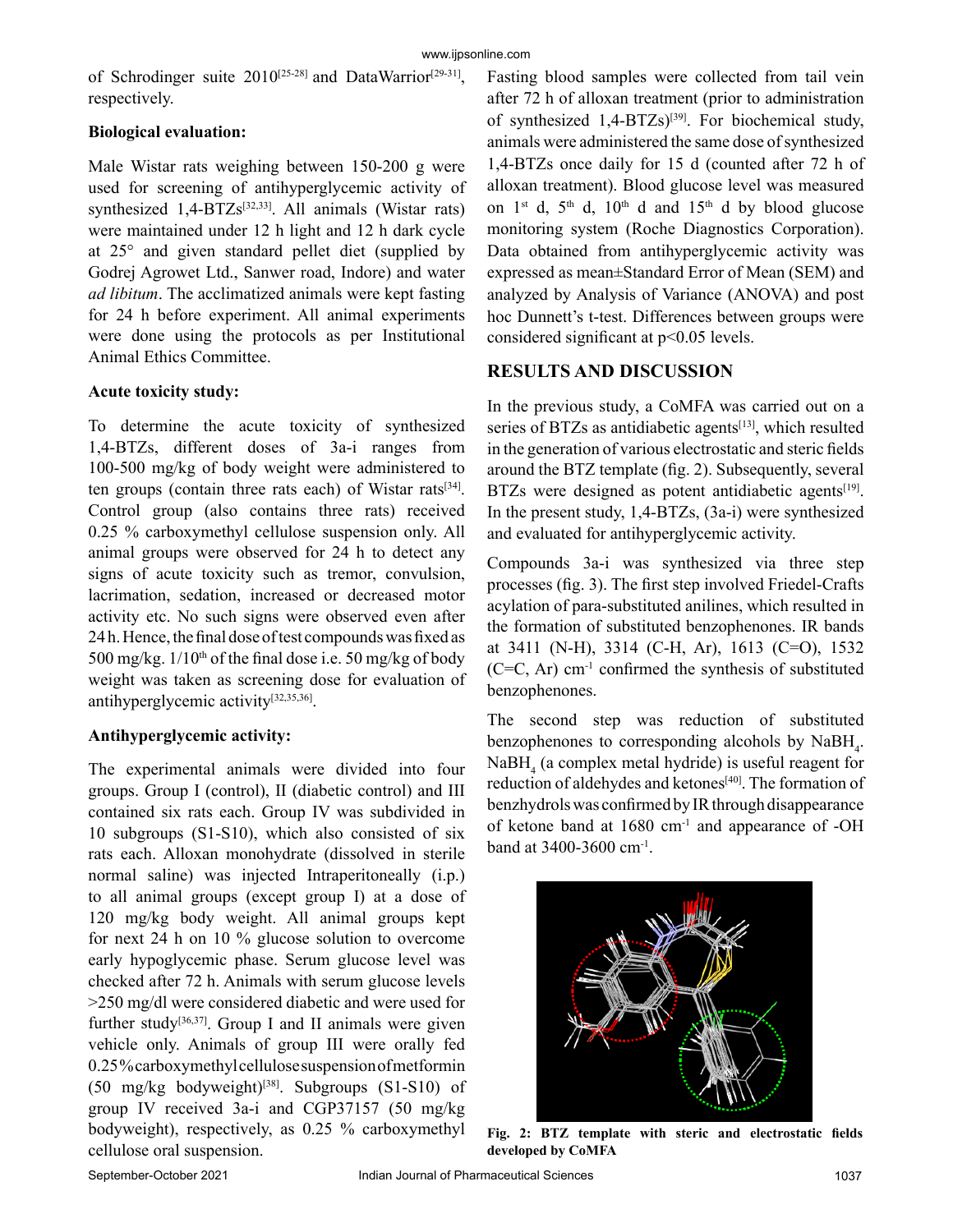

Fig. 3: Reaction scheme for synthesis of 3a-i. Reagent and conditions: (i) p-substituted anilines (R=OCH<sub>3</sub>, CH<sub>3</sub>, Br, F), ZnCl<sub>2</sub>, reflux (ii) NaBH<sub>4</sub>, 10 % HCl, CH<sub>3</sub>OH, stirring (iii) methylthioglycolate, trifluoroacetic acid, basic alumina, microwave irradiation. 1a, 2a, **3a: R=OCH3 , X=H; 1b, 2b, 3b: R=OCH3 , X=Cl; 1c, 2c, 3c: R=CH3 , X= H; 1d, 2d, 3d: R=CH3 , X=Cl; 1e, 2e, 3e: R=Br, X=H; 1f, 2f, 3f: R=Br, X=Cl; 1g, 2g, 3g: R=F, X=H; 1h, 2h, 3h: R=F, X=Cl; 1i, 2i, 3i: R=F, X=F**

The final step was microwave-assisted S-alkylation of substituted benzhydrols. The conventional reaction for synthesis of benzothiazepinones takes approximately 72 h to complete via S-alkylation of thioglycolic acid with 2-aminobenzhydrol in presence of HCl, followed by cyclization. In contrast, microwave irradiation method takes less time in completion of reaction (about 20-25 min) with higher yield. Synthesized 1,4-BTZs were purified by column chromatography on a silica gel column using a mixture of hexane and acetone as an eluent. CGP37157 was also synthesized according to the same reaction scheme and purified by column chromatography.

Formation of the 1,4-BTZs was confirmed by above spectral data. IR bands between 3010-3050 cm-1  $(C-H, Ar)$  and 1600-1475 cm<sup>-1</sup> (C=C, Ar) confirmed the presence of aromatic rings. Bands near 3300 cm-1 (N-H) and between  $1680-1630$  cm<sup>-1</sup> (C=O) confirmed the presence of lactam ring with amide functionality. Aryl chlorides, aryl fluorides and aryl bromides were confirmed by bands between  $1100-1035$  cm<sup>-1</sup> 1250-1100 cm<sup>-1</sup> and 1075-1030 cm<sup>-1</sup>, respectively<sup>[41]</sup>. Chemical shift values (δ, ppm) 3.36-3.46 (doublet) for  $CH_2$  group at position 3, 5.10 (singlet) for CH group at position 5, 5-8.5 (singlet) for 1-NH and 6.5 -7.5 (multiplet) for CH group at position 6, 8, 9, 2', 3', 4' and 5' confirmed that 1,4-BTZs have been synthesized. 3a and 3b showed chemical shift value for 7-methoxy substituent between δ 3.79-3.85 whereas 3c and 3d showed specific chemical shift values for 7-methyl group and 1-NH group between  $\delta$  2.30-2.44 and  $\delta$ 5.47-7.00, respectively. The molecular weight of the synthesized 1,4-BTZs was confirmed by mass spectrum. The presence of aryl halides was confirmed by presence of M+2 peak in the mass spectrum of 3b, 3d, 3f and 3h. Further, agreement between calculated and found values of elemental analysis confirmed the formation of 3a-i and CGP37157. Synthesized 1,4-BTZs were

searched for structural similarity on various chemical databases like ChemSpider, Chemfrog, iScienceSearch and ChemDB portal. No similar structure was found for any of the synthesized compound (Table 1).

Compounds with fewer (and preferably no) violations of Lipinski's ROF and Jorgensen's ROT are more likely to be orally available and the synthesized compounds 3a-i have shown no violations of these rules (Table 2). All the synthesized 1,4-BTZs showed values of ADME parameters i.e. log S, #metformin (number of metabolic reactions), Central Nervous System (CNS) activity, Caco-2 permeability (permeability through intestinal epithelium), ability to cross Blood Brain Barrier (LogBB), permeability through skin (LogKp), serum protein binding (LogKhsa) and Percent Human Oral Absorption (% HOA), within reference limits (Table 3). *In silico* toxicity study showed that all synthesized compounds have low toxicity risks for MUT, TUM, IRR and RPRD (Table 4).

Administration of alloxan (120 mg/kg, i.p.) led to 1.5-fold elevation of fasting blood glucose level of Wistar rats, which was maintained over a period of 15 d. 2 w administration of various derivatives led to dose dependent fall in elevated blood glucose level in Wistar rats. Effect reach maximum in 15 d of administration. Vehicle controlled animals had stable blood glucose level while diabetic animals which were treated with 3a-i showed significant reduction in elevated blood glucose level during 15 d (Table 5).

Percent reduction in elevated blood glucose level (% R) was calculated for individual compounds using the following formula:

% R=Initial blood glucose level (on d 1)–Final blood glucose level (on d 15)/Initial blood glucose level  $($ on d 1 $)\times$ 100

On the basis of  $\%$  R, a comparison was made between all experimental groups. CGP37157, which contains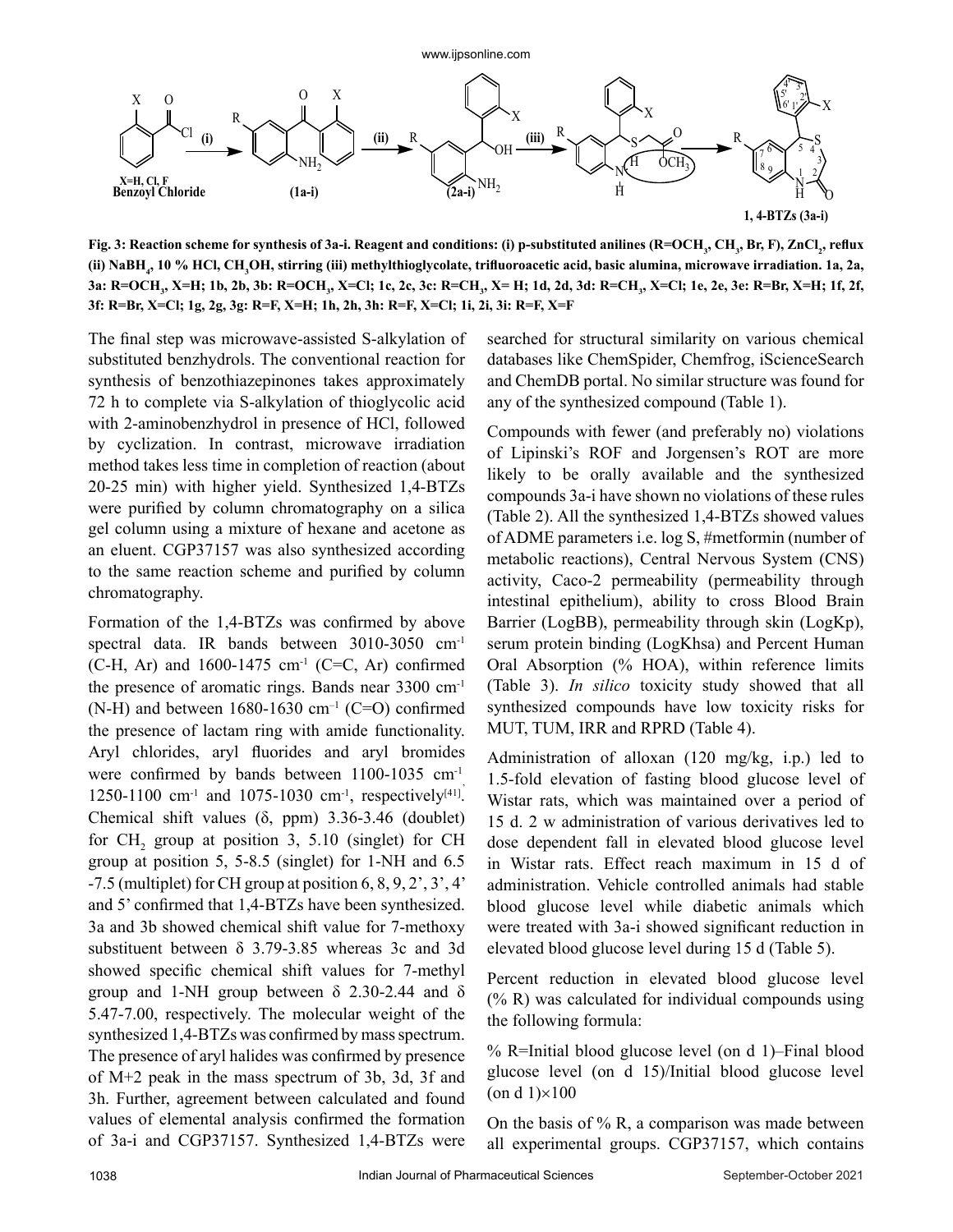#### www.ijpsonline.com

# **TABLE 1: STRUCTURE SEARCH MESSAGE FOR SYNTHESIZED COMPOUNDS FROM VARIOUS CHEMICAL DATABASES**

| Compound No.   | Query                    | Structure search message                                                              |
|----------------|--------------------------|---------------------------------------------------------------------------------------|
| 3a             | $\overline{O}$<br>S<br>H | ChemSpider: 0 hit<br>Chemfrog: 0 hit<br>iScienceSearch: 0 hit<br>ChemDB portal: 0 hit |
| 3 <sub>b</sub> | -Cl<br>O<br>H            | ChemSpider: 0 hit<br>Chemfrog: 0 hit<br>iScienceSearch: 0 hit<br>ChemDB portal: 0 hit |
| 3c             | $H_3C$<br>H              | ChemSpider: 0 hit<br>Chemfrog: 0 hit<br>iScienceSearch: 0 hit<br>ChemDB portal: 0 hit |
| 3d             | ·Cl<br>$H_3C$<br>0<br>H  | ChemSpider: 0 hit<br>Chemfrog: 0 hit<br>iScienceSearch: 0 hit<br>ChemDB portal: 0 hit |
| 3e             | Br,<br>0<br>H            | ChemSpider: 0 hit<br>Chemfrog: 0 hit<br>iScienceSearch: 0 hit<br>ChemDB portal: 0 hit |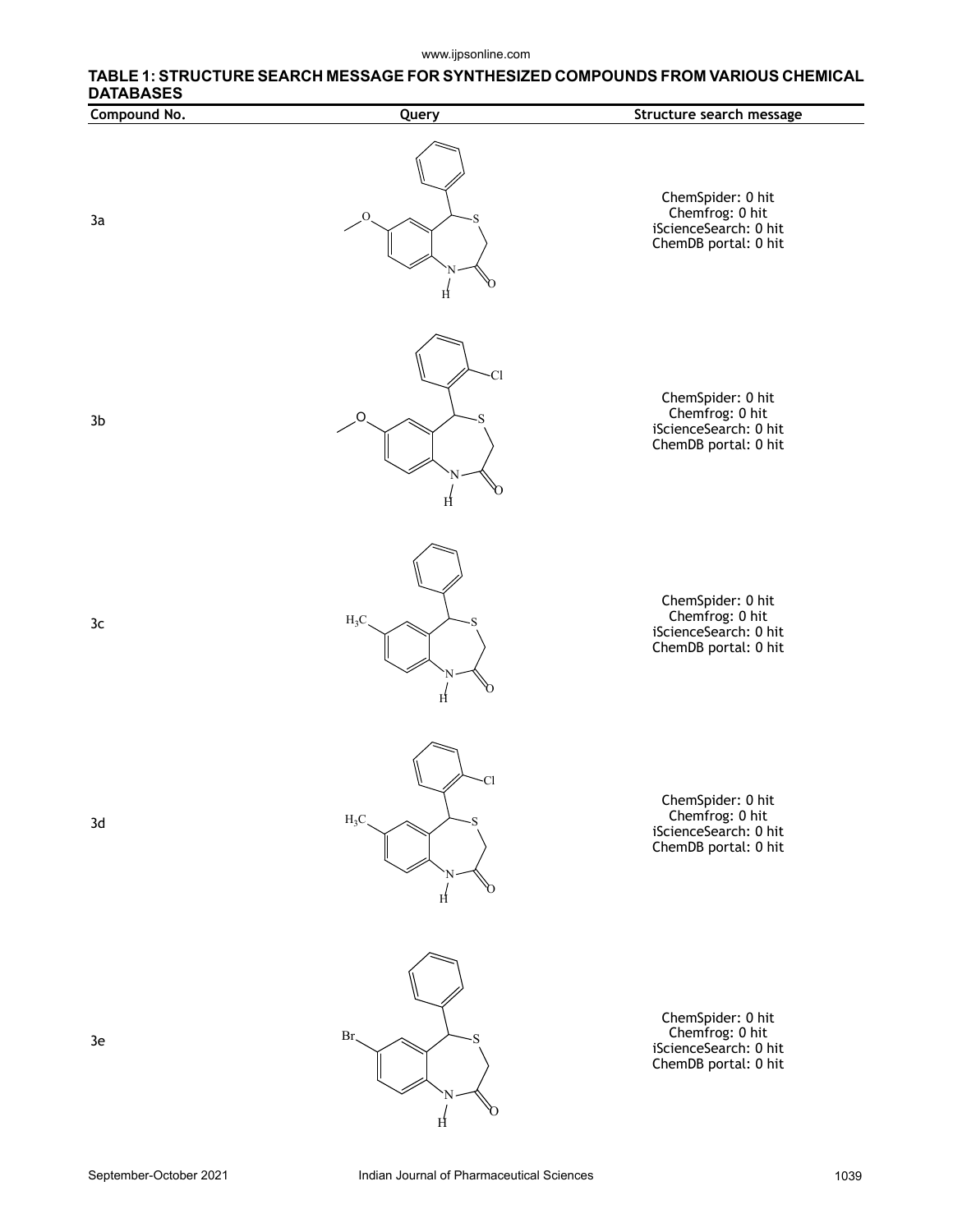

Synthesized compounds were searched on PubChem, ChemSpider, Chemfrog, iScienceSearch and ChemDB portal databases for similarity

Cl (chloro) group at 7 and 2' position, showed highest % R value, which was comparable with % R value of metformin. 3h and 3i with F (flouro) group was equipotent as CGP37157. As the F was replaced with Br (bromo) (3e and 3f), % R value was decreased due less electronegativity of Br as compared to F. As the Cl at 7 position was replaced with methoxy  $(OCH<sub>3</sub>)$  and  $CH<sub>3</sub>$ , % R was reduced (3a, 3b, 3c and 3d). Removal of Cl at 2' position resulted in less potent compounds (3a: 31.4 %, 3c: 29.8 % and 3e: 34.3 %) as compared to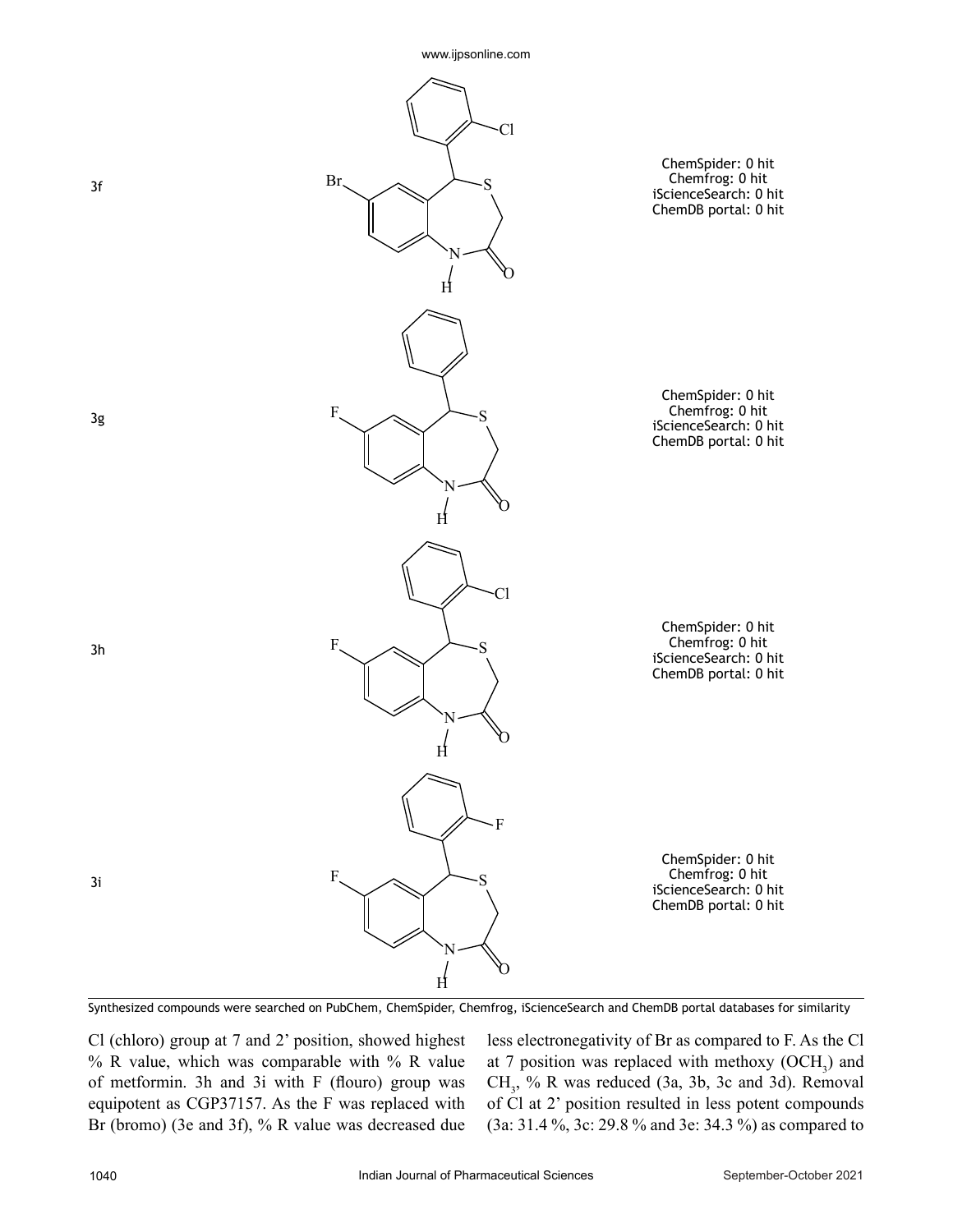## **TABLE 2: DRUG LIKENESS STUDY OF SYNTHESIZED COMPOUNDS**

| Compound  | Molecular weight | <b>HBD</b> | <b>HBA</b> | LogP        | <b>PSA</b> | <b>ROF</b> | <b>ROT</b> |  |
|-----------|------------------|------------|------------|-------------|------------|------------|------------|--|
| 3a        | 285.36           |            | 3.75       | 3.234       | 46.179     | 0          | $\Omega$   |  |
| 3b        | 319.805          |            | 3.75       | 3.524       | 46.156     | 0          | 0          |  |
| 3c        | 269.361          |            | 3          | 3.189       | 38.908     | 0          | 0          |  |
| 3d        | 303.806          |            | 3          | 3.628       | 38.914     | 0          | 0          |  |
| 3e        | 334.23           |            | 3          | 3.53        | 38.896     | 0          | 0          |  |
| 3f        | 368.675          |            | 3          | 3.972       | 38.853     | 0          | 0          |  |
| 3g        | 273.324          |            | 3          | 3.113       | 38.893     | 0          | 0          |  |
| 3h        | 307.769          |            | 3          | 3.564       | 38.865     | 0          | 0          |  |
| 3i        | 291.315          |            | 3          | 3.278       | 38.844     | 0          | 0          |  |
| CGP37157  | 324.224          |            | 3          | 3.891       | 38.835     | 0          | 0          |  |
| Metformin | 129.164          | 5          | 3.5        | $-0.746$    | 91.858     | 0          | 0          |  |
| <b>RR</b> | ~500             | $<$ 5      | ~10        | $-2$ to 6.5 | ~140       | <4         | $3$        |  |

www.ijpsonline.com

Note: ROF: Lipinski's rule of five violations; ROT: Jorgensen's rule of three violations; RR: Reference range for 95 % of known drugs

## **TABLE 3:** *In silico* **ADME PROFILING OF SYNTHESIZED 1, 4-BTZs**

| Compound  | Log S         | <b>CNS</b> | Caco-2                | LogBB       | LogKp        | LogKhsa  | % HOA       | #Metformin |
|-----------|---------------|------------|-----------------------|-------------|--------------|----------|-------------|------------|
| 3a        | $-4.298$      | 0          | 2157.59               | $-0.03$     | $-1.789$     | 0.29     | 100         | 5          |
| 3b        | $-4.499$      | 1          | 2212.27               | 0.102       | $-1.848$     | 0.346    | 100         | 5          |
| 3c        | $-4.261$      | 1          | 2156.17               | 0.055       | $-1.88$      | 0.373    | 100         | 5          |
| 3d        | $-4.656$      | 1          | 2199.37               | 0.169       | $-1.963$     | 0.454    | 100         | 5          |
| 3e        | $-4.507$      | 1          | 2156.73               | 0.248       | $-1.857$     | 0.349    | 100         | 4          |
| 3f        | $-5.212$      | 1          | 2167.57               | 0.317       | $-1.94$      | 0.467    | 100         | 4          |
| 3g        | $-3.982$      | 1          | 2157.12               | 0.19        | $-1.826$     | 0.249    | 100         | 4          |
| 3h        | $-4.49$       | 1          | 2211.75               | 0.296       | $-1.886$     | 0.343    | 100         | 4          |
| 3i        | $-4.197$      | 1          | 2165.02               | 0.243       | $-1.881$     | 0.272    | 100         | 4          |
| CGP37157  | $-4.968$      | 1          | 2146.06               | 0.358       | $-1.97$      | 0.425    | 100         | 4          |
| Metformin | $-0.556$      | $-2$       | 211.107               | $-1.137$    | $-6.414$     | $-0.934$ | 64.179      | 2          |
| <b>RR</b> | $-6.5$ to 0.5 | $-2$ to 2  | <25 poor<br>>500 good | $-3$ to 1.2 | $-8$ to $-1$ | ±1.5     | $<$ 25 poor | 1 to $8$   |

RR: Reference range for 95 % of known drugs

## **TABLE 4:** *In silico* **TOXICITY RISK ASSESSMENT OF SYNTHESIZED 1,4-BTZs**

|           | <b>Toxicity risks</b> |            |             |            |  |  |
|-----------|-----------------------|------------|-------------|------------|--|--|
| Compound  | <b>MUT</b>            | <b>TUM</b> | <b>RPRD</b> | <b>IRR</b> |  |  |
| 3a        | None                  | None       | None        | None       |  |  |
| 3b        | None                  | None       | None        | None       |  |  |
| 3c        | None                  | None       | None        | None       |  |  |
| 3d        | None                  | None       | None        | None       |  |  |
| 3e        | None                  | None       | None        | None       |  |  |
| 3f        | None                  | None       | None        | None       |  |  |
| 3g        | None                  | None       | None        | None       |  |  |
| 3h        | None                  | None       | None        | None       |  |  |
| 3i        | None                  | None       | None        | None       |  |  |
| CGP37157  | None                  | None       | None        | None       |  |  |
| Metformin | High                  | None       | High        | None       |  |  |

MUT: mutagenicity; TUM: tumorigenicity; RPRD: reproductive effects; IRR: irritant

compounds containing 2' Cl substitution (3b: 33.0 %, 3d: 32.7 % and 3f: 42.4 %). Antidiabetic activity of the synthesized 1,4-BTZs at different intervals is presented by a bar graph (fig. 4). The study suggested that compounds containing electron withdrawing groups at position 7 and 2' were more active than compounds having electron donating groups at same position.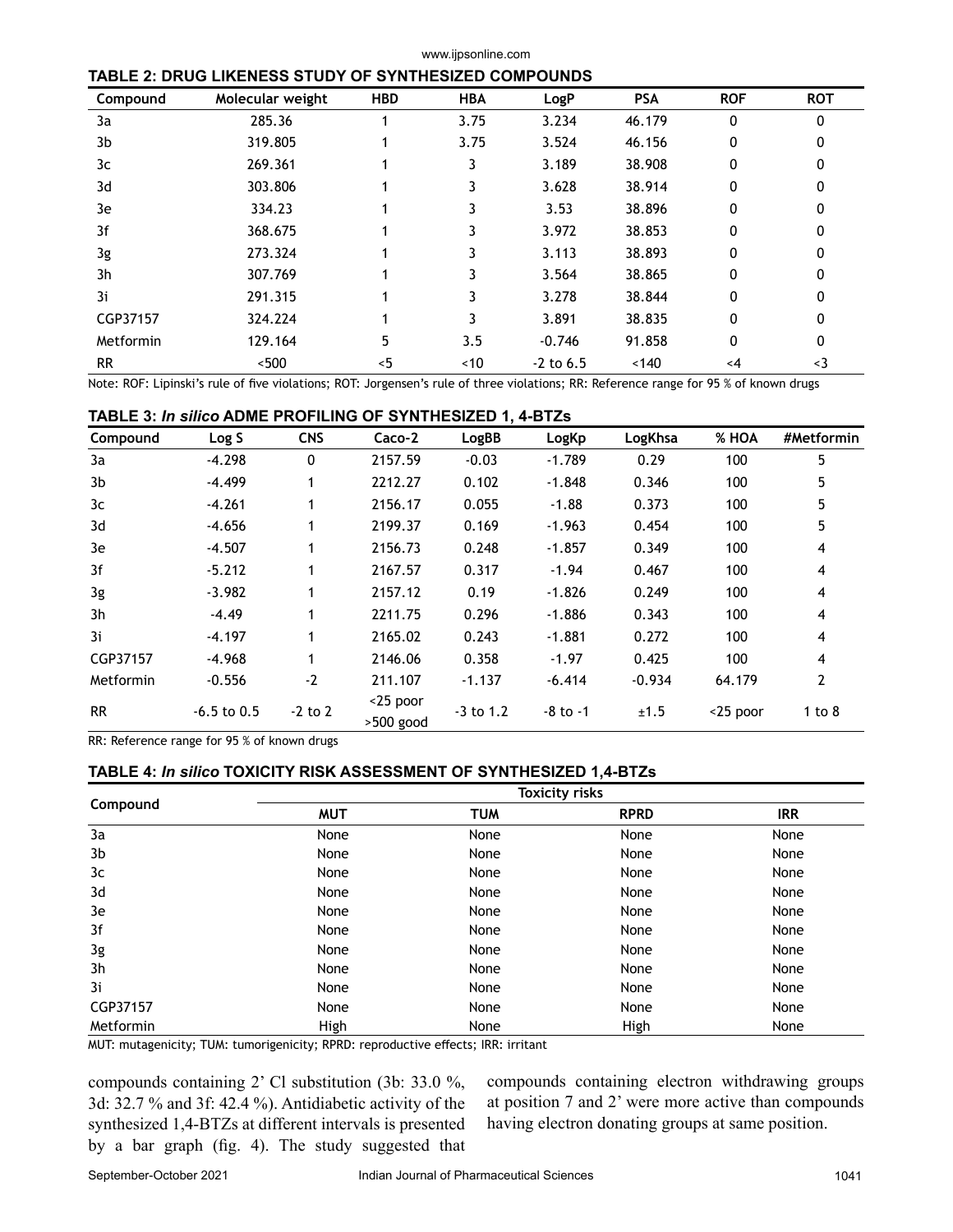#### www.ijpsonline.com

## **TABLE 5: EFFECT OF 1,4-BTZS ON BLOOD GLUCOSE LEVEL OF WISTAR RATS AT DIFFERENT INTERVALS**

| Average Blood glucose level (mg/dl)* |                          |                  |                                                          |                 |                 |                 |                 |      |  |
|--------------------------------------|--------------------------|------------------|----------------------------------------------------------|-----------------|-----------------|-----------------|-----------------|------|--|
|                                      |                          |                  | Group Subgroup Animal treatment Before alloxan treatment | d <sub>1</sub>  | d <sub>5</sub>  | d <sub>10</sub> | d 15            | % R  |  |
| $\mathbf{I}$                         |                          | Control          | $151.3 \pm 1.1$                                          | 154.9±0.4       | $155.5 \pm 1.3$ | $143.4 \pm 1.2$ | $152.9 \pm 1.1$ | 1.3  |  |
| $\mathbf{H}$                         | $\overline{\phantom{a}}$ | Diabetic control | $155.7 \pm 0.9$                                          | $253.1 \pm 0.5$ | $248.8 \pm 1.6$ | $240.0 \pm 1.0$ | $220.6 \pm 0.9$ | 12.9 |  |
| $\mathbf{III}$                       | $\blacksquare$           | Metformin        | $145.4 \pm 0.5$                                          | $285.2 + 1.4$   | $222.2+0.5$     | $178.9 \pm 1.9$ | $144.3 \pm 2.3$ | 49.4 |  |
|                                      | S1                       | 3a               | $154.3 \pm 1.2$                                          | $253.3 \pm 1.8$ | $223.9 \pm 0.8$ | $198.7 \pm 2.3$ | $173.7 \pm 0.5$ | 31.4 |  |
|                                      | S <sub>2</sub>           | 3b               | $154.2 \pm 1.1$                                          | $260.5 \pm 2.2$ | $216.4 \pm 0.6$ | $198.3 \pm 2.5$ | $174.4 \pm 1.3$ | 33.0 |  |
|                                      | S <sub>3</sub>           | 3c               | $158.7 \pm 1.2$                                          | $257.1 \pm 2.0$ | $213.7 \pm 0.8$ | $198.7 \pm 1.4$ | $180.3 \pm 1.9$ | 29.8 |  |
|                                      | S4                       | 3d               | $159.4 \pm 0.8$                                          | $255.1 \pm 1.1$ | $202.8 + 0.6$   | $189.3 \pm 0.9$ | $171.7 \pm 1.5$ | 32.7 |  |
| IV                                   | S <sub>5</sub>           | 3e               | $154.8 \pm 0.5$                                          | $259.7 \pm 1.2$ | $208.5 \pm 1.1$ | $184.7 \pm 0.8$ | $170.5 \pm 0.8$ | 34.3 |  |
|                                      | S <sub>6</sub>           | 3f               | $148.3 \pm 1.5$                                          | $268.3 \pm 1.8$ | $210.0+1.0$     | $187.2 \pm 2.0$ | $154.5 \pm 0.7$ | 42.4 |  |
|                                      | S7                       | 3g               | $150.2 \pm 1.3$                                          | $278.3 + 1.9$   | $205.3 \pm 1.2$ | $189.4 \pm 2.1$ | $170.9 \pm 1.7$ | 38.6 |  |
|                                      | S <sub>8</sub>           | 3 <sub>h</sub>   | $152.1 \pm 0.9$                                          | $276.7 + 0.9$   | $219.5 \pm 0.9$ | $184.7 \pm 0.9$ | $153.7 \pm 0.9$ | 44.5 |  |
|                                      | S <sub>9</sub>           | 3i               | $149.2 \pm 0.4$                                          | $273.5 \pm 0.5$ | $212.4 \pm 0.5$ | $180.7 \pm 0.8$ | $148.2 \pm 1.5$ | 45.8 |  |
|                                      | S <sub>10</sub>          | CGP37157         | $140.3 \pm 0.8$                                          | $270.3 \pm 1.1$ | $223.0+1.2$     | $173.8 + 0.6$   | $143.2 \pm 1.2$ | 47.0 |  |

Note: \*Values are mean±Standard Deviation (SD), p<0.05 when compared with the values of control



**Fig. 4: Effect of synthesized 1, 4-BTZs on blood glucose level of Wistar rats at different time intervals, ( ) Control; ( ) Diabetic control; ( ) Metformin; ( ) 3a; ( ) 3b; ( ) 3c; ( ) 3d; ( ) 3e; ( ) 3f; ( ) 3g; ( ) 3h; ( ) 3i; ( ) CGP37157**

Based on the information obtained from the previous studies that BTZ nucleus has antidiabetic potential, the present study was aimed to perform the synthesis and evaluation of antihyperglycemic activity of 1,4-BTZs (3a-i). The spectral data confirmed the formation of 3a-i. Results of antihyperglycemic study in alloxaninduced diabetic rats showed that synthesized 1,4-BTZs reduce the elevated blood glucose level to an optimum level. It was revealed that electronegative substitution at 7 and 2' position of 1,4-BTZs was favorable for antihyperglycemic activity. From the above results, it was concluded that this study may be helpful in development of some novel antidiabetic agents.

## **Acknowledgements:**

1042 **Indian Journal of Pharmaceutical Sciences** September-October 2021 Authors are thankful to Director of Shri Govindram Seksaria Institute of Technology and Science, Indore for providing necessary facilities for research, Head of Department, School of Pharmacy, Devi Ahilya

Vishwavidyalaya, Indore for biological evaluation and IPCA Laboratories Ltd. Ratlam, Madhya Pradesh for providing gift sample of metformin.

## **Conflicts of interest:**

The authors declared no conflict of interest.

#### **REFERENCES**

- 1. Kenny SJ, Aubert RE, Geiss LS. Prevalence and incidence of non-insulin-dependent diabetes. Diabetes 1995;2:47-67.
- 2. Buse JB, Wexler DJ, Tsapas A, Rossing P, Mingrone G, Mathieu C, *et al.* 2019 update to: management of hyperglycemia in type 2 diabetes, 2018. A consensus report by the American diabetes association (ADA) and the European association for the study of diabetes (EASD). Diabetes care 2020;43(2):487-93.
- 3. Pari L, Amarnath Satheesh M. Antidiabetic effect of *Boerhavia diffusa*: effect on serum and tissue lipids in experimental diabetes. J Med Food 2004;7(4):472-6.
- 4. Krentz AJ, Ferner RE, Bailey CJ. Comparative tolerability profiles of oral antidiabetic agents. Drug Saf 1994;11(4):223- 41.